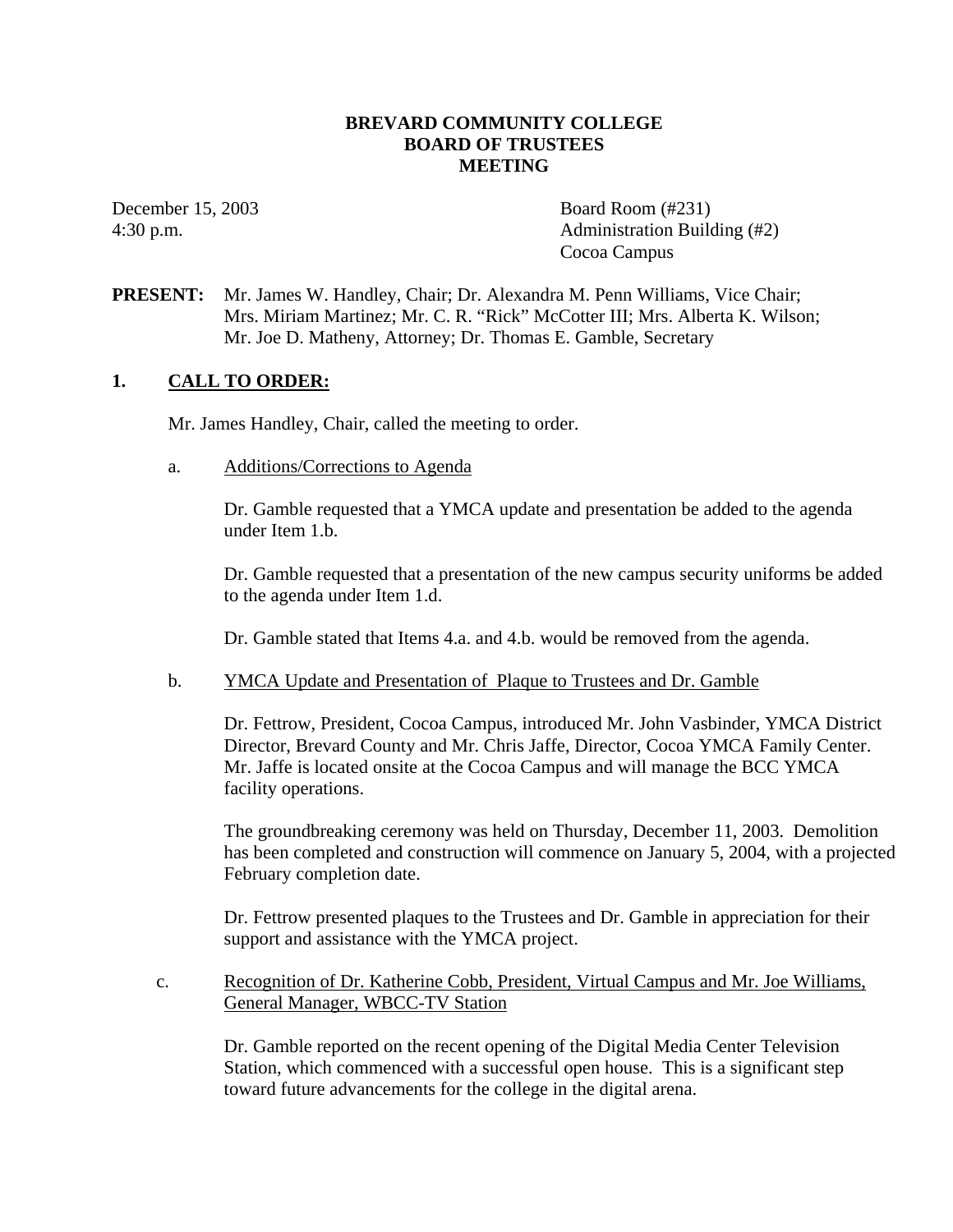Board of Trustees Meeting December 15, 2003 Page -2-

> Mr. Handley presented Dr. Cobb and Mr. Williams with a plaque in commemoration of the grand opening of the WBCC-TV Station.

#### d. Presentation of the Updated Campus Security Police Uniforms

Mr. Craig Carman, Director, Collegewide Safety and Security, presented the newly updated uniforms for male and female security officers, which are easily recognizable and present a professional appearance for the college.

# **2. CONSENT AGENDA:**

Mr. McCotter requested that item 6.b., "Approval of Guaranteed Maximum Price for Revised Cocoa Campus Perimeter Project" be removed from the consent agenda. Dr. Gamble recommended approval of the remaining consent agenda items:

- 3.a. Approval of Minutes Board of Trustees Workshop November 24, 2003
- 3.b. Approval of Minutes Board of Trustees Meeting November 24, 2003
- 9.a. Approval of Monthly Budget Status Report, November 2003
- 9.c. Approval of Disposition of Surplus Property

Mr. McCotter moved approval of the remaining consent agenda items. Dr. Penn Williams seconded the motion. All those voting in favor of the motion –McCotter, Penn Williams, Handley, Martinez and Wilson; opposed – none. Motion unanimously approved.

### **3. APPROVAL OF OFFICIAL MINUTES OF PREVIOUS MEETINGS:**

a. Minutes – Board of Trustees Workshop – November 24, 2003

Approved – consent agenda.

b. Minutes – Board of Trustees Meeting – November 24, 2003

Approved – consent agenda.

#### **4. COMMUNICATIONS:**

a. Presentation on the Athletics Program – Mr. Ernie Rosseau

Mr. Ernie Rosseau, Athletic Director, reported he was appointed as Brevard Community College's Athletic Director effective on July 1, 2003 following Don Smith's retirement.

Mr. Rosseau provided an overview of the current athletics' program at BCC, which has recently undergone many significant changes. Volleyball and baseball programs have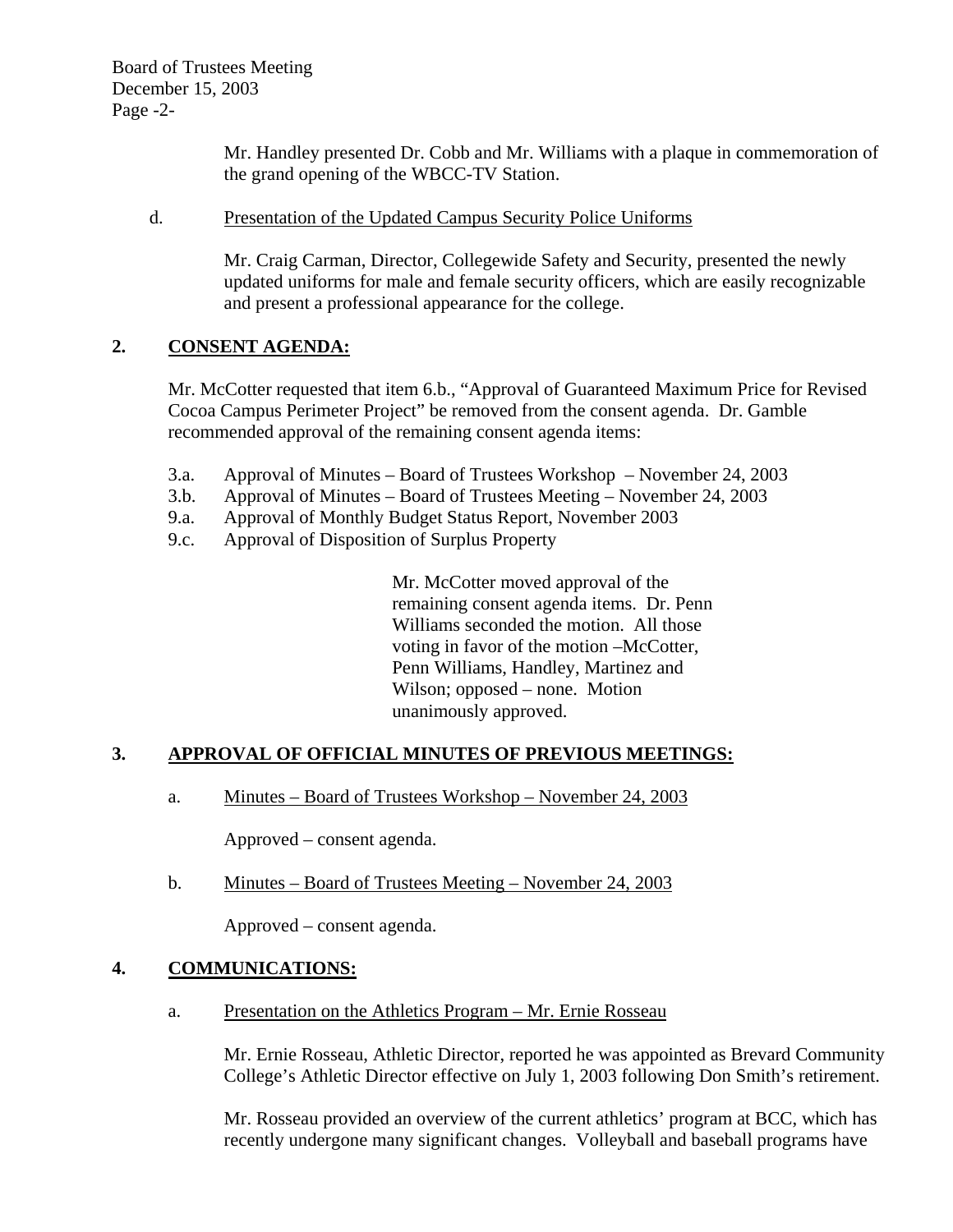Board of Trustees Meeting December 15, 2003 Page -3-

> been successfully reinstated; improvements have been made to the local gymnasiums; the golf program continues to thrive and experience tremendous success; and, the men's basketball team has been moved from Cocoa to Melbourne.

> Mr. Rosseau indicated that he places an emphasis on local recruitment of student athletes; commitment to local vendors, associations and businesses for necessary expenditures; adding clinics and other venues for fundraising; and, ensuring academic excellence of student athletes.

> Mrs. Wilson inquired if the relocation of the Athletic Department negatively affected the students. Mr. Rosseau responded that there has been no negative impact on participation to-date. Mrs. Wilson also asked about compliance with gender equity in athletics, Title IX. Dr. Gamble responded that the college is in compliance and will work within budgetary confines in order to provide fair opportunities for athletes based on the required student population ratio formula.

### **5. CITIZEN'S PRESENTATION:**

None.

# **6. CONSTRUCTION AND DEVELOPMENT:**

### a. Approval of Updated Plans for the Cocoa Perimeter Site Improvements – Mr. Little/ Florida Architects

Mr. Al Little, VP, Financial and Administrative Service/Chief Technical Officer, introduced Mr. Joe Sorci, Florida Architects, who provided a graphic presentation of plan revisions to the Cocoa perimeter. The change was made in order to maintain the existing row of oak trees, thus conserving the trees, as well as saving time and money while maintaining the idea and integrity of the previous plan. Dr. Gamble recommended approval of the updated plans for the Cocoa perimeter site improvements.

> Mrs. Martinez moved approval of Updated Plans for the Cocoa Perimeter Site Improvements. Mrs. Wilson seconded the motion. All those voting in favor of the motion – Martinez, Wilson, Handley, McCotter and Penn Williams; opposed – none. Motion unanimously approved.

b. Approval of Guaranteed Maximum Price for Revised Cocoa Campus Perimeter Project – Mr. Little

Mr. Al Little, VP, Financial and Administrative Services/Chief Technical Officer, explained that construction manager, H. J. High reviewed the Cocoa Campus Perimeter Project and provided a guaranteed maximum price quote of \$1,118,979.00, which falls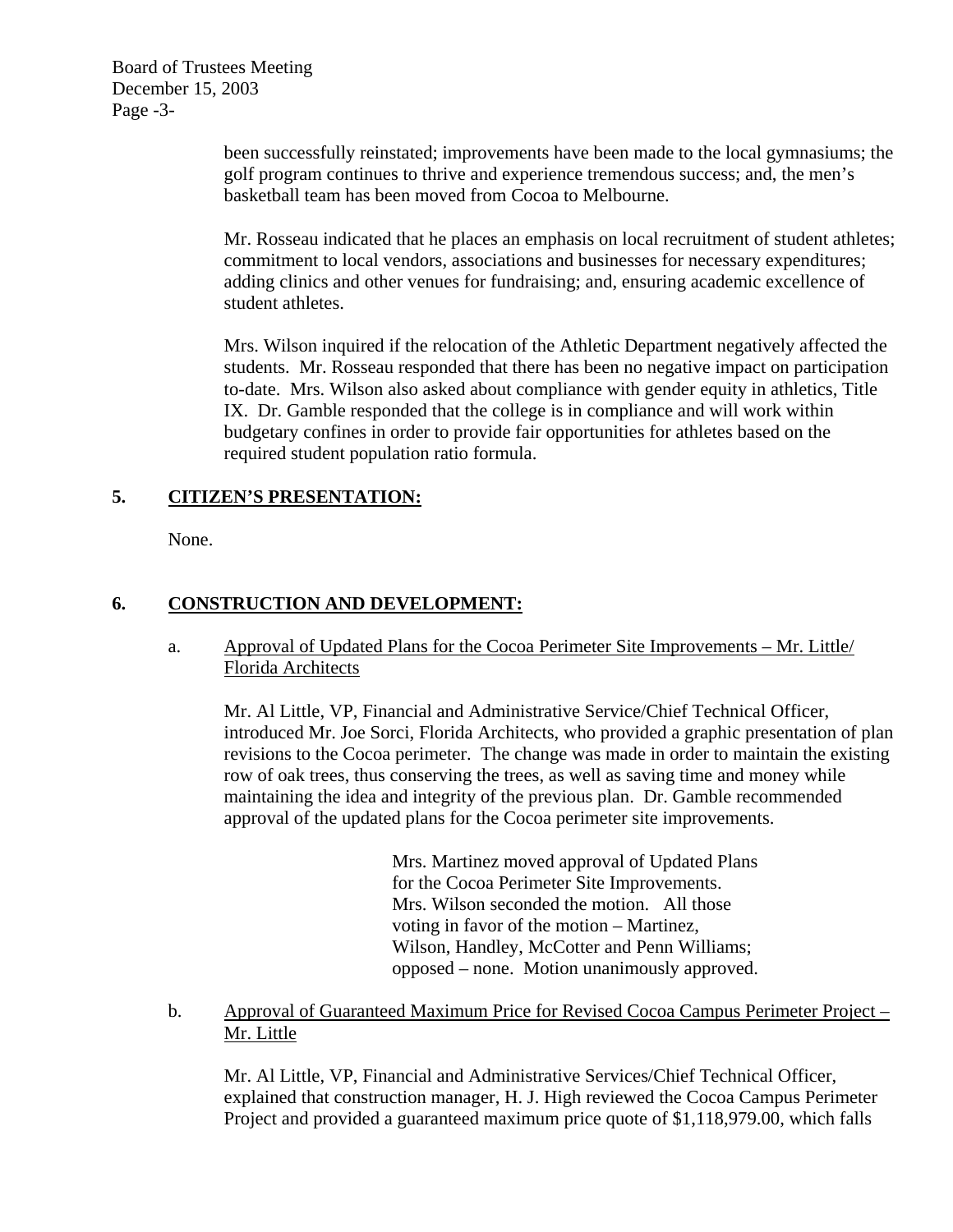Board of Trustees Meeting December 15, 2003 Page -4-

> within budgetary limitations. Dr. Gamble recommended approval of the guaranteed maximum price for the revised Cocoa Campus perimeter project.

> > Mrs. Wilson moved approval of Guaranteed Maximum Price for the Revised Cocoa Campus Perimeter Project in the amount of \$1,118,979. Mrs. Martinez seconded the motion. All those voting in favor of the motion – Wilson, Martinez, Handley, McCotter and Penn Williams; opposed – none. Motion unanimously approved.

#### c. Approval of Plans for Renovations to Building #17, Cocoa Campus – Mr. Little/ Florida Architects

Mr. Joe Sorci, Florida Architects, described the plans for renovating Building #17, Cocoa Campus. He explained that previously one side of Building #17 was utilized for the physical therapy department, while the other side was used for a central chiller plant that still serves part of the campus. Construction of the building is sound and efficient so plans were able to be drawn up to renovate the first floor of the building within budget according to state building codes. The exterior of the building and the second floor will be renovated at some point in the future. Estimated completion of the project is July 2004. Dr. Gamble

explained that this area will be used for classrooms as well as the Allied Health office space and recommended approval of the plans for renovations to Building #17, Cocoa Campus.

> Mrs. Martinez moved approval of the Plans for Renovations to Building #17, Cocoa Campus. Dr. Penn Williams seconded the motion. All those voting in favor of the motion – Martinez, Penn Williams, Handley, McCotter and Wilson; opposed – none. Motion unanimously approved.

#### **7. OLD BUSINESS:**

#### a. Report on Pending Legal Actions – Mr. Matheny

None.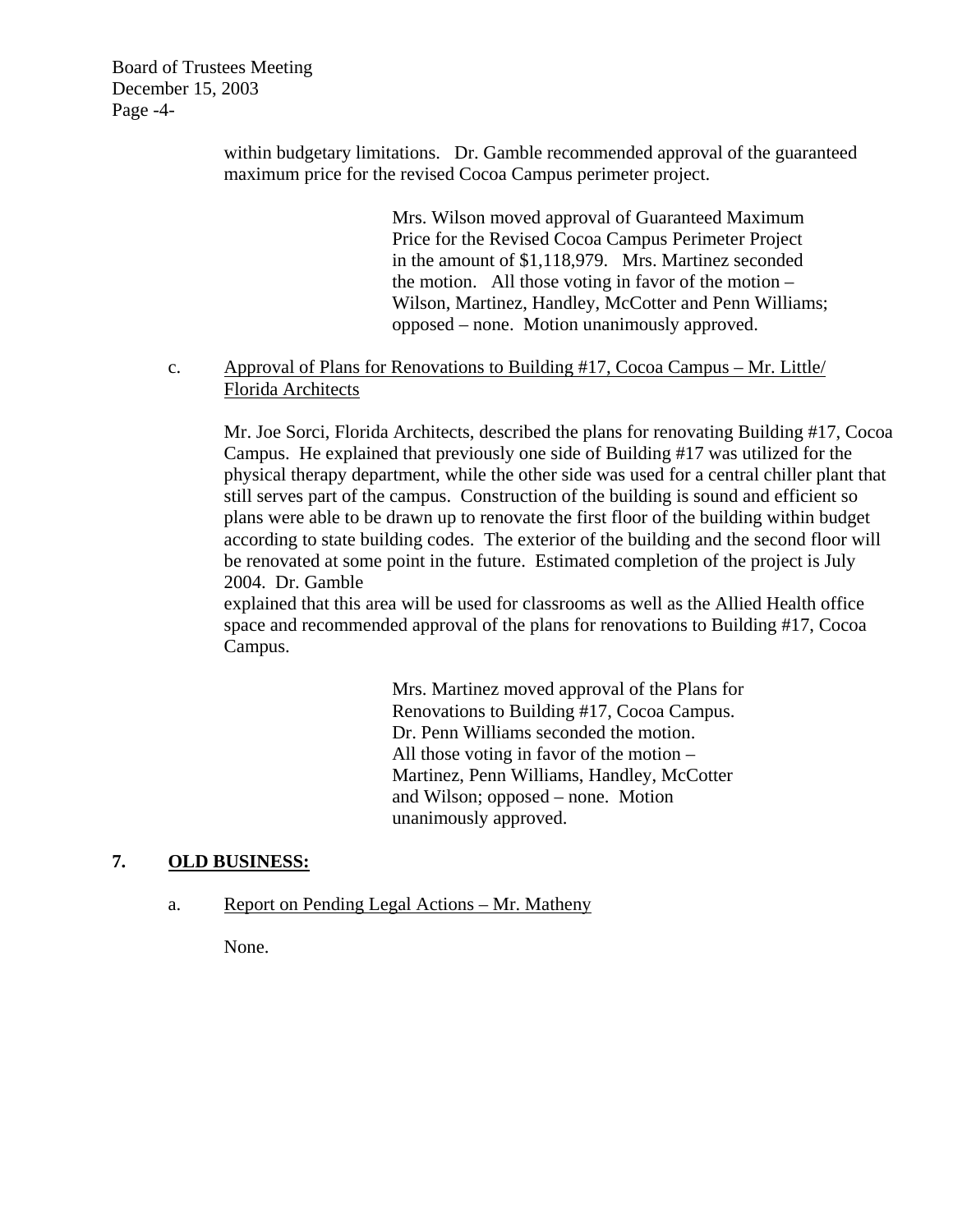### **8. NEW BUSINESS:**

- a. Personnel Actions
	- (1) Approval of Ratification of Faculty Volunteer Incentive Program Agreement Ms. Oglesby

Ms. Joni Oglesby, AVP, Human Resources, stated that she hoped there would be Union representation at the meeting, however, indicated that she had received an oral indication that the ratification would be signed today. She reported Mr. Jesse Hogg, labor attorney, instructed that the Board should ratify the agreement, despite the Union's absence at today's meeting. Mr. Matheny concurred that executing the document in this manner would be fine as the document would be null and void if the Union does not ratify it as planned. Dr. Gamble recommended approval of the Ratification of the Faculty Volunteer Incentive Program Agreement

> Mrs. Martinez moved approval of Ratification of the Faculty Volunteer Incentive Program Agreement, as revised, subject to pending execution by the appropriate Union individual within ten (10) calendar days from today's date. Mr. McCotter seconded the motion. All those voting in favor of the motion – Martinez, McCotter, Handley, Penn Williams, and Wilson; opposed – none. Motion unanimously approved.

#### (2) Report on Staff Divisional and Collegewide VIP Program – Ms. Oglesby

Ms. Joni Oglesby, AVP, Human Resources, reported on the outcome of this year's Staff VIP Program incentive program. This year sixty-seven (67) VIP awards were distributed under the revised program. Of these, ten were chosen as the "best of the best" for additional monetary recognition. Ms. Oglesby explained that committees are established on each campus for non-exempt employees, chaired by the Campus Dean. The Campus Deans then forward recommendations through the Campus President. For exempt employees, there is a committee on each campus, chaired by the Campus President. Their recommendations are forwarded to the District President and his designee. Each of these can nominate up to 15% of the assigned full time and regular employees. The remainder of the employees and District Staff are reviewed by a committee chaired by Mr. Little and members of the Cabinet. The Cabinet then reviews the nomination packages of all those recommended for the VIP award and chooses the ten for additional recognition as being the "best of the best."

b. Request for Board Meeting Agenda Items

None.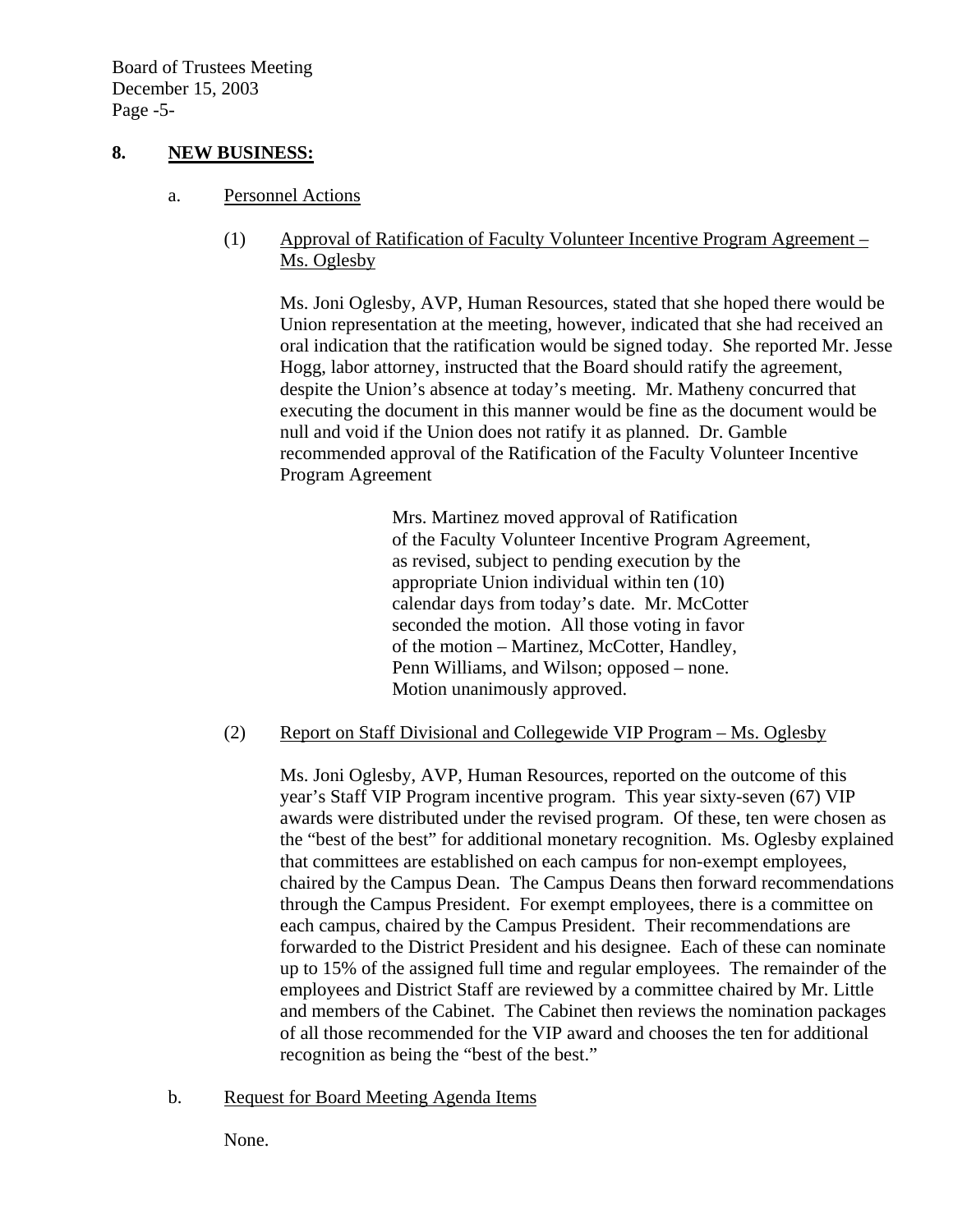Board of Trustees Meeting December 15, 2003 Page -6-

### **9. FINANCIAL ACTIONS:**

a. Approval of Monthly Budget Status Report, November 2003 – Mr. Cherry

Approved – consent agenda.

b. Approval of DSO 2002-2003 DSO Financial Statements/IRS 990 Tax Return and DSO Audit Review Checklists – Mr. Cherry

 Mr. Mark Cherry, AVP, Financial Services, presented and explained data contained in the Direct Support Organization (DSO) performance review charts, which were prepared for each DSO at the Board's request. Mrs. Martinez explained that the downturn in the economy has caused buying trends to change, which will affect the current income data. Mr. Cherry further reported that because the stock market has improved, investment earnings are improving significantly for the King Center and Foundation. He indicated that endowments were not reflected in the charts. Mr. Handley suggested that in the future DSO endowments should be reflected in a separate chart showing progress for the last five years, and also including administrative or any other fees moving out of the endowment. Dr. Gamble recommended approval of the 2002-2003 DSO Financial Statements/IRS 990 Tax Return and DSO Audit Review Checklists.

> Mr. McCotter moved approval of DSO 2002-2003 DSO Financial Statements/IRS 990 Tax Return and DSO Audit Review Checklists. Mrs. Wilson seconded the motion. All those voting in favor of the motion – McCotter, Wilson, Handley, Martinez, and Penn Williams; opposed – none. Motion unanimously approved.

c. Approval of Disposition of Surplus Property – Mr. Little

Approved – consent agenda.

d. Approval of Internal Audit Committee Recommendation – Mr. Little

Mr. Al Little, VP, Financial and Administrative Service/Chief Technical Officer, reported that in the past internal auditors were not necessary as the state auditors completed internal audits. Recently, however, the state auditors have moved to a bi-annual cycle for operational and compliance audits, while maintaining an annual financial audit cycle. As a result of this change, the state auditors have requested the colleges formulate an internal audit plan. A CPA auditor will need to be contracted to provide limited services between the bi-annual state audits, which should not be a major cost to the college. An Internal Audit Committee comprised of the administration and a Board representative, has considered the qualifications of the sole RFP response received from Hoyman Dobson and Co. and are pleased with their qualifications and interest in providing this service.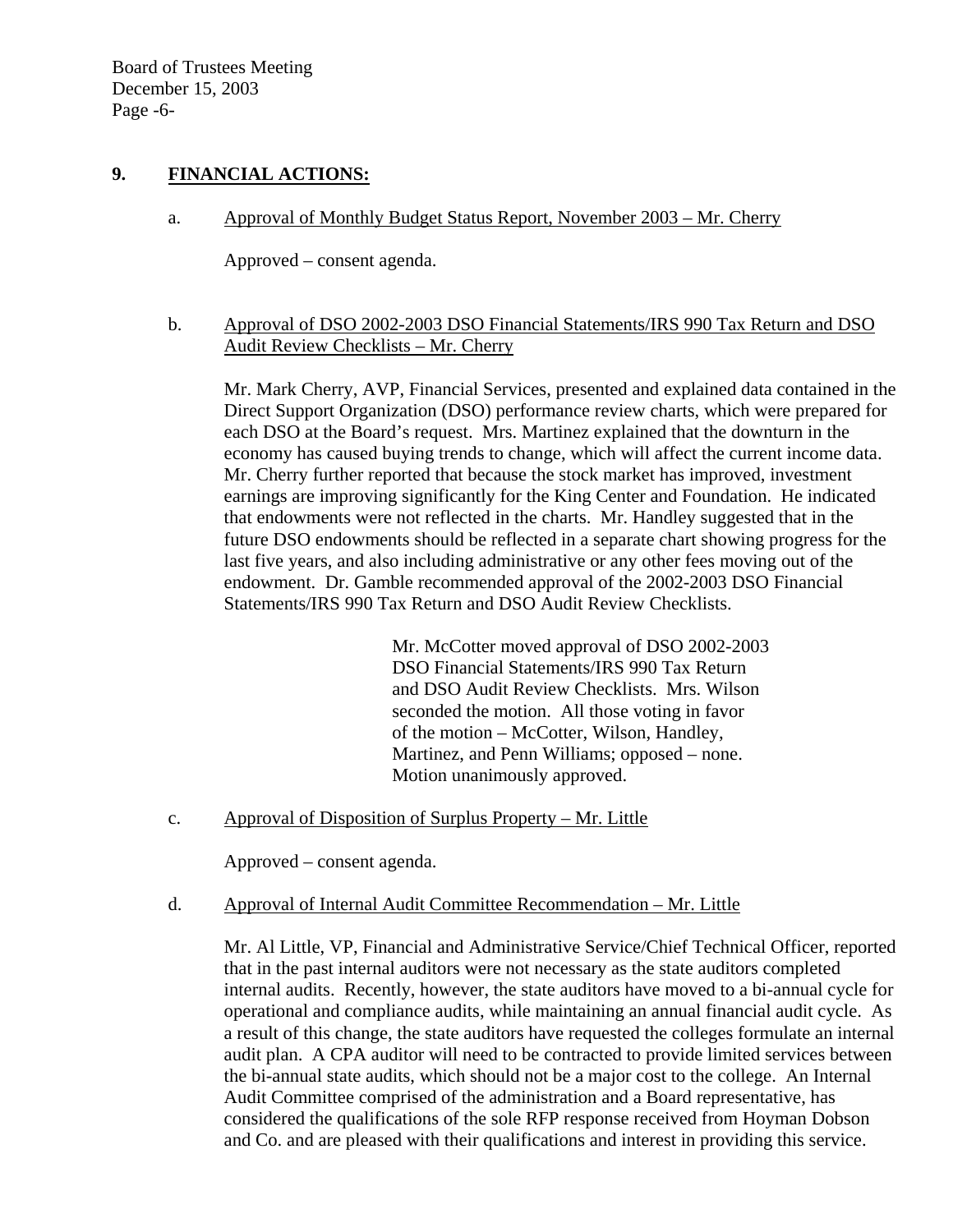Board of Trustees Meeting December 15, 2003 Page -7-

> Their first task will be to perform a risk assessment of the college's activities, which will be the basis for an annual plan. Dr. Gamble recommended approval of the Internal Audit Committee recommendation.

> > Mr. McCotter moved approval of the Internal Audit Committee recommendation. Mrs. Martinez seconded the motion. All those voting in favor of the motion – McCotter, Martinez, Handley, Penn Williams, and Wilson; opposed – none. Motion unanimously approved.

# **10. REPORT OF THE DISTRICT PRESIDENT:**

a. BCC's Ten Year Reaccreditation Received

Dr. Gamble reported that the college has received its 10 year reaffirmation of accreditation by SACS.

b. Institutional Accountability Process Report

Dr. Gamble reported a copy of the Institutional Accountability Process report has been provided to the Board for review.

c. Holiday Greeting Cards

Dr. Gamble stated that he opted to send electronic holiday greetings this year in response to cost and political ethics concerns.

d. Accelerated Programs Brochure

Dr. Gamble shared a brochure with the Board, which explains and clarifies the differences between the three accelerated programs offered across the state, i.e. dual enrollment, early admission and credit in escrow.

e. Graduation Ceremonies

Dr. Gamble reminded the Board that Fall Graduation ceremonies will be held on Saturday, December 20, 2003, at 1:00 p.m. and 4:00 p.m. at the King Center. Approximately 800 students are expected to walk for the two ceremonies. Judge Torpy with be honored as Distinguished Alumni and Walt Gilfilen as Distinguished Service awardees.

f. Holiday Concert

Dr. Gamble stated the Holiday concert will be held on Sunday, December 21<sup>st</sup> at 4:00 p.m. with Brevard Community Chorus and Orchestra.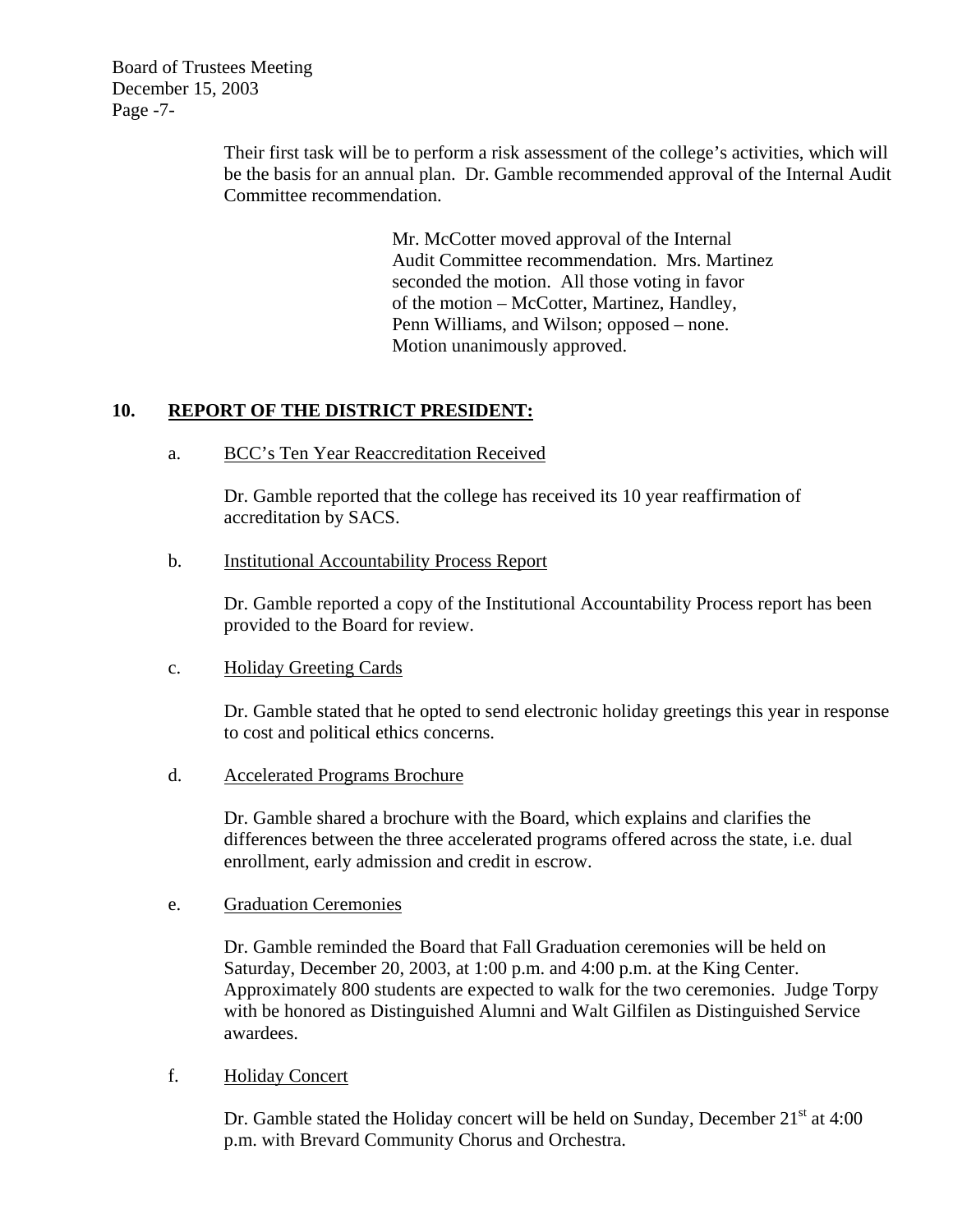#### g. Building #3, Palm Bay Campus Construction

Dr. Gamble reported that third floor construction of Building 3 at Palm Bay Campus, is now underway and scheduled for completion in mid-January. The University of Central Florida agreed to complete the third floor construction.

#### h. College Holiday Closing

Dr. Gamble reported BCC will be closed beginning the close of business on Tuesday, December 23, 2003, through Sunday, January 4, 2004 for the holiday. The staff will return to work on Monday, January 5, 2004, and classes resume on Wednesday, January 7, 2004.

### i. Hospital Administrative Meeting

Dr. Gamble reported that the local hospital administrators and nursing directors have now agreed to a meeting on January 12, 2004, to explore a potential partnership agreement.

#### j. IBT&CE Schedule

Dr. Gamble shared copies of the upcoming Institute for Business Training & Community Education schedule for the Board's information.

#### k. "Future of Human Spaceflight" News Insert

Dr. Gamble provided copies to the Board of the "Future of Human Spaceflight" newspaper insert.

#### **11. COMMITTEE REPORTS:**

#### a. Alumni Association

Mrs. Wilson reported that the Alumni Association, under the direction of Ms. Debbie Grollmes, has been very busy. The Burdines/BSYO charity event raised \$593, which is 4% of their fiscal year budget. The "Evening Under the Stars" event grossed \$1,300, which netted \$585 profit for the Foundation. In addition, Dr. Lance Armstrong presented a \$1,000 donation from the Florida Chiropractic Association, which will be presented annually. Many other fundraising events are planned.

#### b. BCC Foundation

Mr. Handley reported that Dr. Elena Flom will retire on March 31, 2004; she will be missed. A search committee has been formed for a suitable replacement. A Foundation retreat was held several months ago at which time goals and objectives were formulated, that have now been approved. Dr. Penn Williams suggested that this be presented at a future meeting.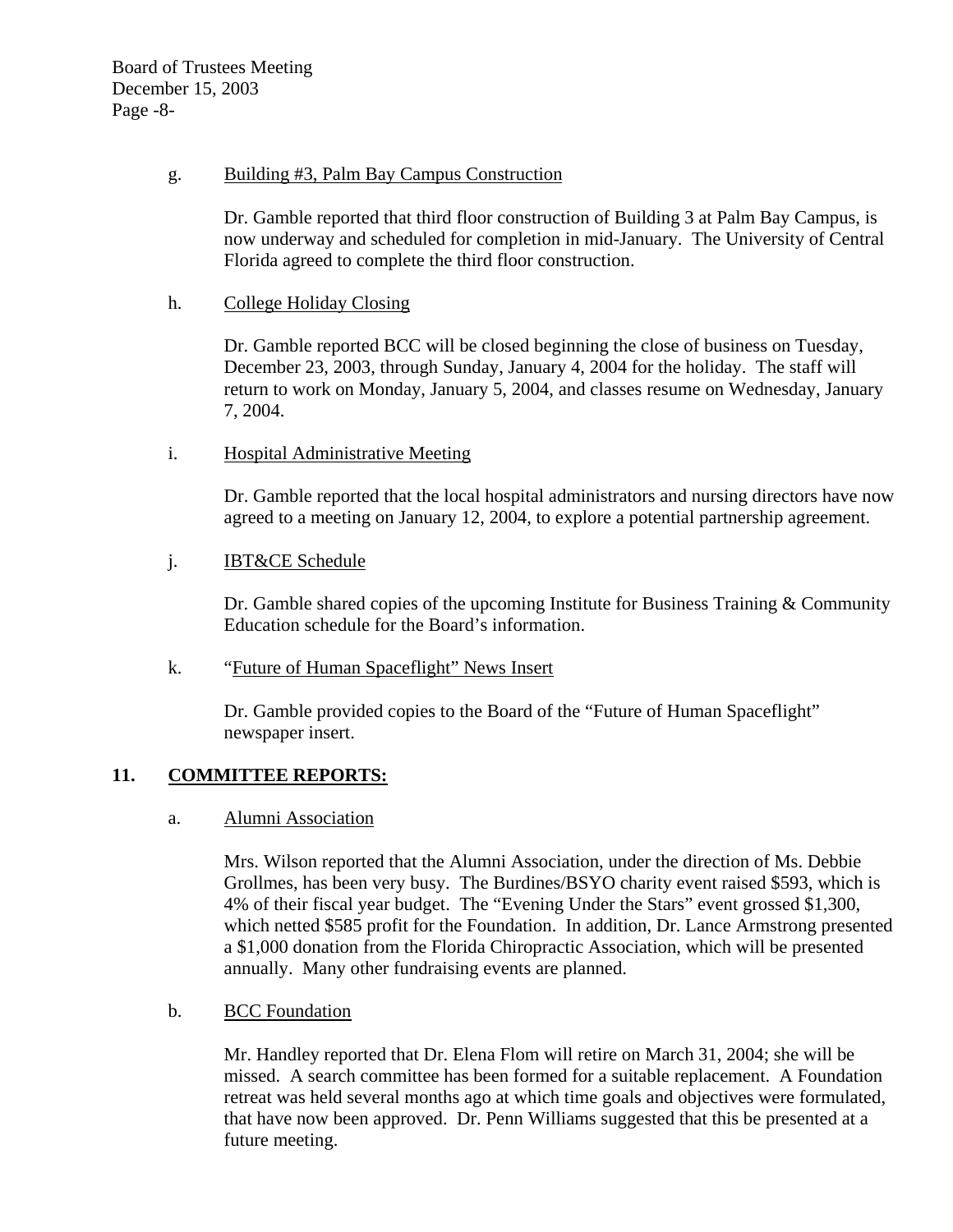#### c. Cocoa Village Playhouse

Mr. McCotter reported that Mr. Walt Gilfilen is spearheading the Capital Campaign and compiling a list of prospects for contributions to annex.

#### d. YMCA

Mr. McCotter reported that the YMCA Groundbreaking Ceremony was held on Thursday, December 11, 2003. The facility is scheduled to open in mid-February. He reported that he will be attending the Cocoa City Council meeting on January 13, 2004, along with Dr. Fettrow and Mr. Vasbinder, to present the city representatives with a plaque in appreciation of the \$350,000 contribution to be distributed over a five year period. Mr. Handley stated that there was a need to advertise that joining the BCC YMCA will enable participation at all Brevard County YMCA's.

#### e. King Center

Mrs. Martinez reported that the Josh Grobin concert sold out in twenty minutes at premium prices. Also the ballet company that performed the Nutcracker this year provided an outstanding performance of high quality, complete with a live performance by the Brevard Symphony Orchestra. Many local youth were featured, which was a great opportunity for them.

#### f. Planetarium

Mr. Handley reported that a Planetarium capabilities video is being prepared and should be finished in the near future. Mrs. Martinez inquired if it were possible to expand the Planetarium's show offering by "sharing" with other institutions. Mr. Handley explained that because the shows are leased, he believes that would prohibit sharing, but he will investigate the possibility.

#### g. Florida Department of Education

Dr. Penn Williams reported that the legislators were in town the preceding week for Committee Week. Recently a new State Workforce Development Director, Bonnie Marmor, has been hired to replace Larry Larson, who retired several months ago. She stated that community colleges are currently working with Universal Pre-K and alternative teacher certification partnerships. Dr. Gamble indicated the message has been conveyed regarding unfunded enrollment for the community college and the Governor has been very supportive of the issues. He is optimistic about future funding judging from the legislative feedback he has been hearing.